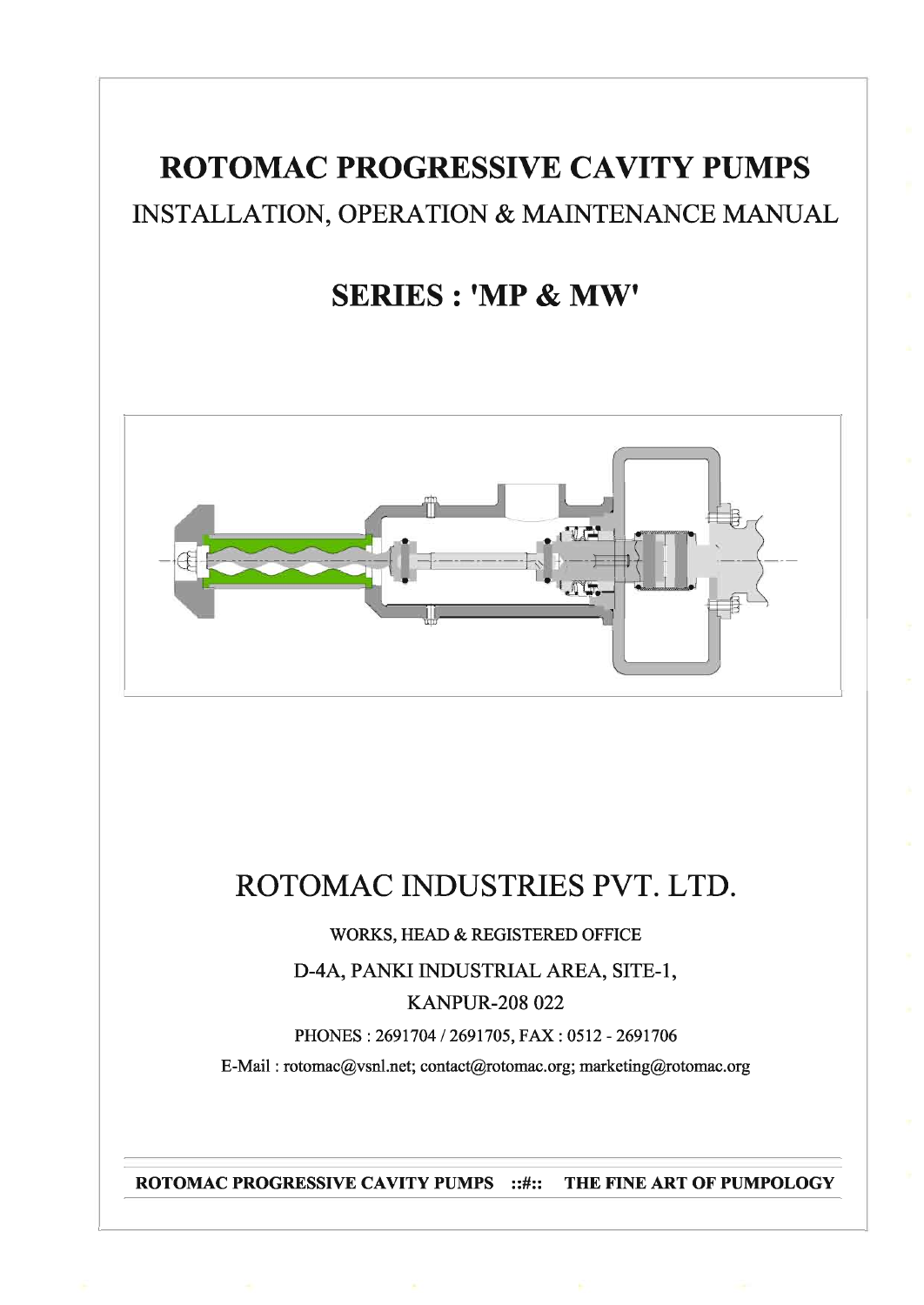# ROTOMAC PROGRESSIVE CAVITY PUMPS INSTALLATION, OPERATION AND MAINTENANCE MANUAL 'MP & MW' SERIES PUMPS



| <b>Sl. No.</b>   | <b>Table of Contents</b>                                    | Page  |
|------------------|-------------------------------------------------------------|-------|
| 1.               | <b>SPECIFICATION</b>                                        | 01    |
| $\overline{2}$ . | <b>IMPORTANT NOTES</b>                                      | 02    |
| 3.               | <b>INSTALLATION &amp; SAFETY RECOMMENDATIONS</b>            | 02    |
| 4.               | <b>PRE-OPERATIVE CAUTIONS</b>                               | 02    |
| 5.               | <b>STARTUP AND ROTATION</b>                                 | 03    |
| 6.               | <b>GENERAL INFORMATION ON YOKE SHAFT &amp; COUPLING ROD</b> | 03    |
| 7 <sub>1</sub>   | <b>DISMANTLING</b>                                          | 04    |
| 8.               | <b>REASSEMBLY</b>                                           | 05    |
| 9.               | <b>MECHANICAL SEAL</b>                                      | 06    |
| 10.              | MAINTENANCE AND SERVICE                                     | 07    |
| 11.              | <b>FAULT FINDING &amp; REMEDYING</b>                        | 08-09 |
| 12.              | <b>EXPLODED VIEW OF PUMP ASSEMBLY WITH PARTS LIST</b>       | 10    |
| 13.              | <b>RECOMMENDED SPARES</b>                                   | 11    |

**ROTOMAC PROGRESSIVE CAVITY PUMP ::#::** THE FINE ART OF PUMPOLOGY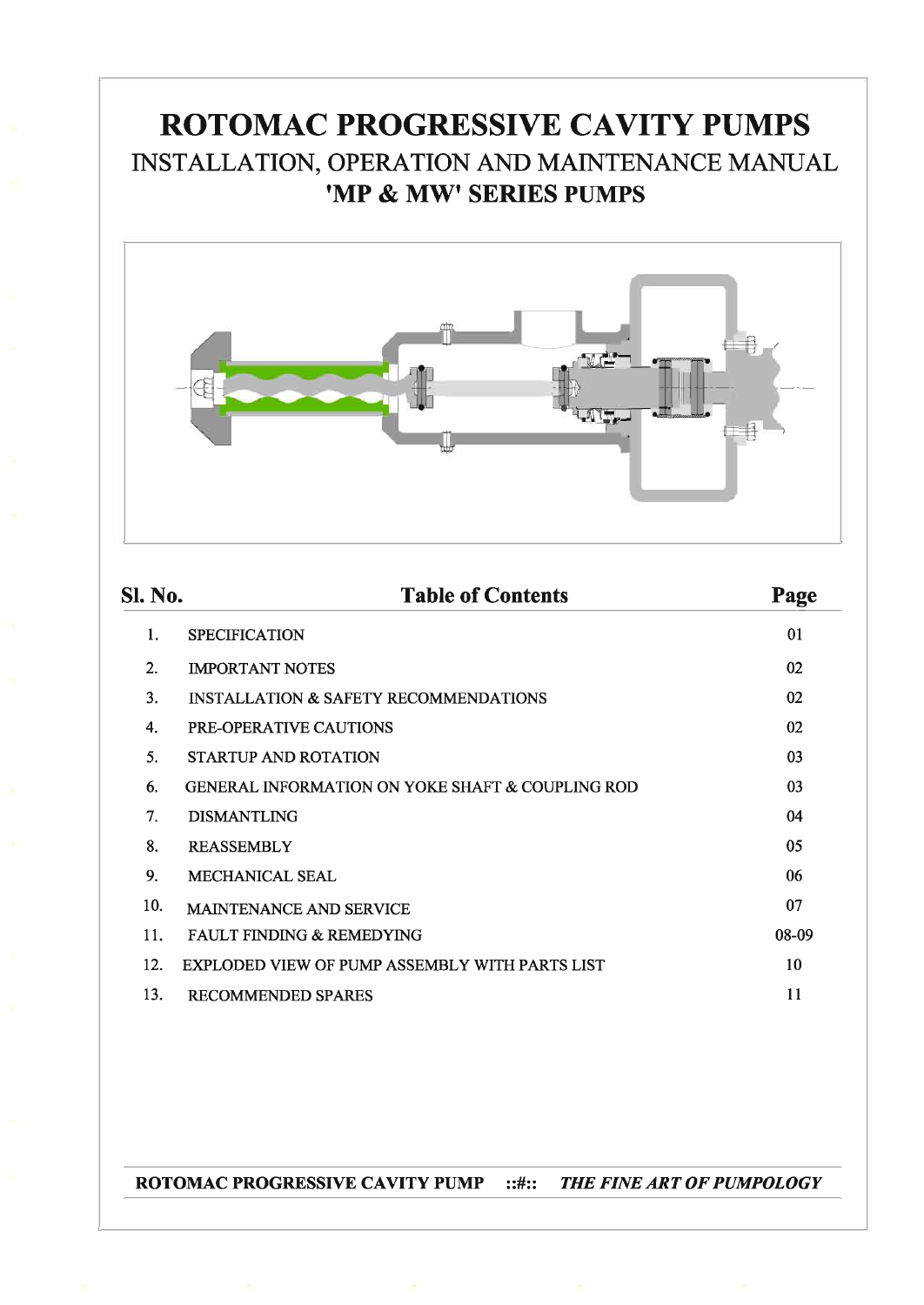## **OPERATION AND MAINTENANCE MANUAL**  'MP' & 'MW' SERIES 'ROTOMAC' PUMPS Page: 01

#### **1**. **SPECIFICATION**

- 1.1 **BASICS:** Screw Pumps are a special type of Positive Displacement Pumps in which flow through the Pumping elements is truly axial. The **ROTOMAC** design uses a helix of steep pitch, deep root and well rounded apex, which rotates eccentrically in a static housing of similar design but of twice the pitch. The disparity in pitch gives rise to a cavity between rotor and stator as the rotor rotates and oscillates at the same time. The geometry of the cavity is defined by the advancing line of frictional contact between rotor and stator. During operation all parts of the cavity advance steadily from the intake side to the delivery side of the stator. The **ROTOMAC** progressing cavity pump is therefore of the positive displacement type but, unlike other such pumps, has a uniform pulse-free output in strict linear dependence on the rotational speed. They are compact, efficient, accurate and comparatively silent in operation.
- 1.2 **THEORY:** In screw pumps, it is the intermeshing of the threads & close fit of the surrounding housing which create one or more sets of moving seals between pump inlet & outlet. These sets of seals act as a labyrinth & provide the screw pump with its positive pressure capability. The successive sets of seals form fully enclosed cavities, which move continuously from inlet to outlet. These cavities trap liquid at the inlet & carry it along to the outlet, providing a smooth flow.
- 1.3 **DESIGN CONCEPTS:** The **'ROTOMAC' 6L Rotor Stator Geometry** with characteristic advantages is being applied in manufacture of the Rotor and Stator. The developed design proved to enhance the service life and reduce cost of operation by
	- *(a)* Wear of Rotor/Stator is considerably reduced due to low peripheral speed of the rotor,
	- *(b)* Lower axial forces are transmitted to the joints and pump bearings due to the reduction in cross sectional area of the rotor,
	- *(c)* Improved efficiency because of better volumetric and mechanical efficiency.

#### **1.4 SCOPE**

1.4.1 **'MP' & 'MW'** Series **'ROTOMAC'** Pumps are used for handling viscous / non viscous fluids, and pulped material in suspension. It is an ideal pump for dosing Flocculants, Lime Sucrate, Phosphoric Acid, Talfloc, etc. in Sugar Mills, Neem Oil in Fertilizer manufacturing, Medicinal Formulations/Syrups, Special/Medicinal Oils, Lotions, etc. in Laboratories.

#### 1.4.2 This series of **'ROTOMAC'** Pumps are constructed in AISI-304/316/316L Stainless Steel housing/ wettable parts. The resilient, torsion free metal bonded Stators are made of Non-Contaminating Polymer depending upon the compatibility of the pumping fluid. The Pump suction & discharge connections are supplied with BSP threaded connections.

#### **1.5 DUTY CONDITIONS:**

**'MP' & 'MW' Series 'ROTOMAC'** Pumps should be installed only on specific duties for which the have been supplied. In case pumps are required to be used for other applications, manufacturer's prior recommendation should be sought in the interest of safety, plant efficiency and the pump life.

|          | Date       | Name | $\sim$<br>Signature | 00<br>Revision:           |
|----------|------------|------|---------------------|---------------------------|
| Approved | 01.04.2014 | AG   |                     | Document No.              |
| Released | 01.04.2014 | AG   |                     | <b>RIPL: O&amp;MM: 16</b> |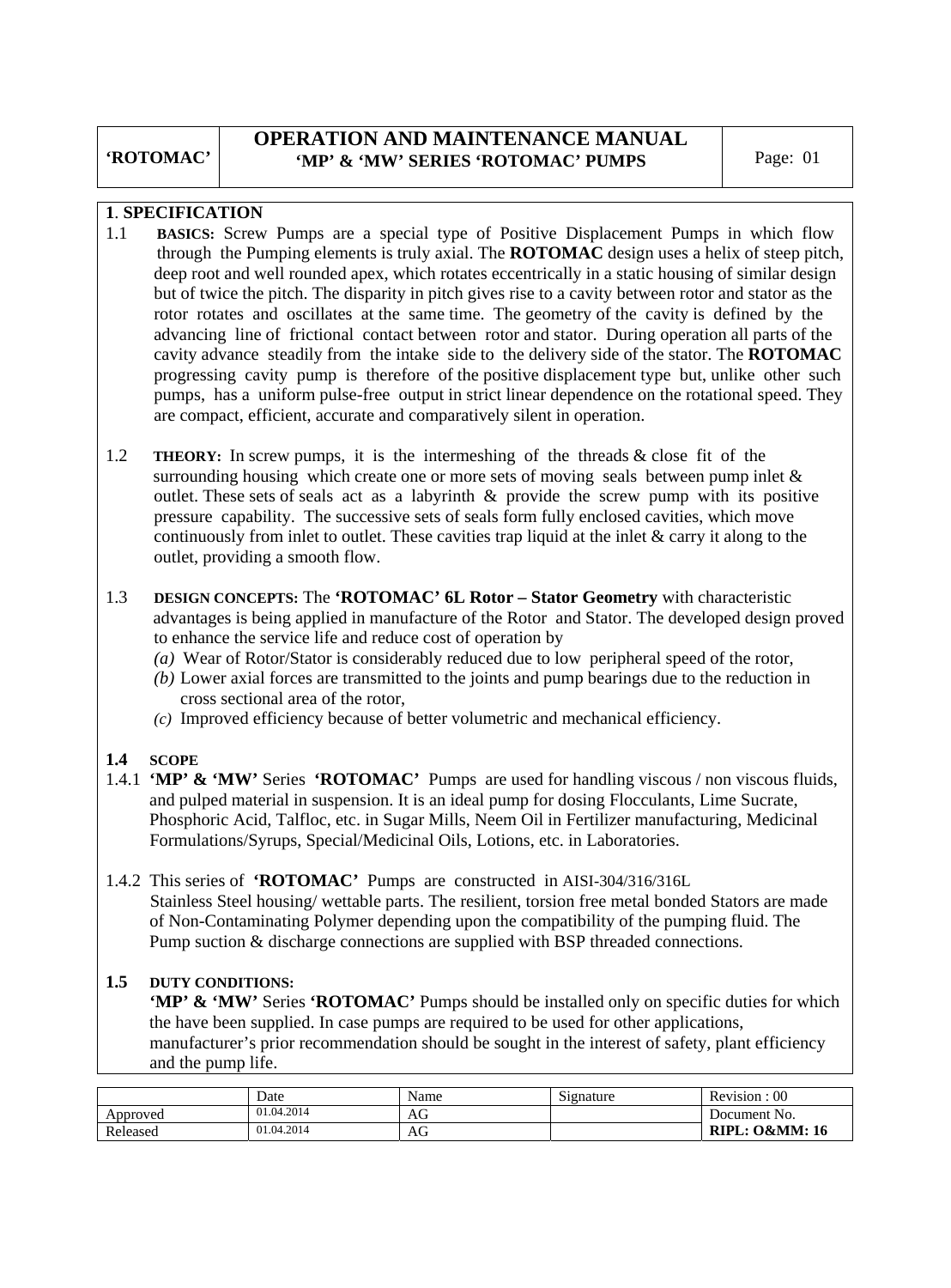### **OPERATION AND MAINTENANCE MANUAL 'MP' SERIES 'ROTOMAC' PUMPS** Page: 02

#### **2 IMPORTANT NOTES**

- 2.1 In order to achieve reliable performance and long service life, the pump must be checked and maintained at regular intervals, strictly according to the instructions.
- 2.2 These instructions should be placed at the disposal of operating and maintenance staff and should be carefully followed.
- 2.3 The manufacturer do not take any responsibility for damage occurring due to non-observance of these operating instructions.
- 2.4 Warning Plates on the pump showing correct direction of rotation, warning against Dry Running, must always be observed and kept completely legible.

#### **3 INSTALLATION AND SAFETY RECOMMENDATIONS**

- 3.1 **'MP' & 'MW'** Series **'ROTOMAC'** Pumps must be installed with their base plates mounted on a flat surface, grouted and bolted, thus ensuring firm fixing and reduction in noise and vibration. Sufficient space to be left for removal of the stator during the maintenance work.
- 3.2 All pipe works should be independently supported to avoid any load on the pump.
- 3.3 To eliminate vibration, the pump must be checked for proper alignment with the drive unit before and after the pipe fittings.

 It is recommended that a vacuum gauge be fitted to the pump suction branch and a pressure gauge fitted to the delivery branch to facilitate continuous monitoring of the pump operating conditions.

**3.4 When motor is being wired and checked for direction of rotation, the pump housing should be filled with water to prevent dry running of the pump and damage to the Stator**

 Wiring works of all electrical equipments should be carried out by qualified personnel and complied with the relevant national regulations.

- 3.10 Care must be taken to protect all electrical items from oil and water.
- 3.11 Pump Safety Devices are to be ensured in place before starting the pump.

#### **4 PRE-OPERATIVE CAUTIONS**

- 4.1THE 'ROTOMAC' PROGRESSIVE CAVITY PUMPS SHOULD NEVER BE RUN IN A DRY CONDITION, EVEN FOR A FEW REVOLUTIONS AS THIS WILL DAMAGE THE RUBBER STATOR.
- 4.2 AS THE PUMP REQUIRES HIGH STARTING TORQUE, USE OF ONLY DIRECT-ON-LINE STARTER IS RECOMMENDED WITH SQUIRREL CAGE INDUCTION MOTOR.
- 4.3 'ROTOMAC' PROGRESSIVE CAVITY PUMPS SHOULD NEVER BE STARTED AGAINST CLOSED VALVES.

|          | Date       | Name | Signature | Revision : 00             |
|----------|------------|------|-----------|---------------------------|
| Approved | 01.04.2014 | AG   |           | Document No.              |
| Released | 01.04.2014 | AG   |           | <b>RIPL: O&amp;MM: 16</b> |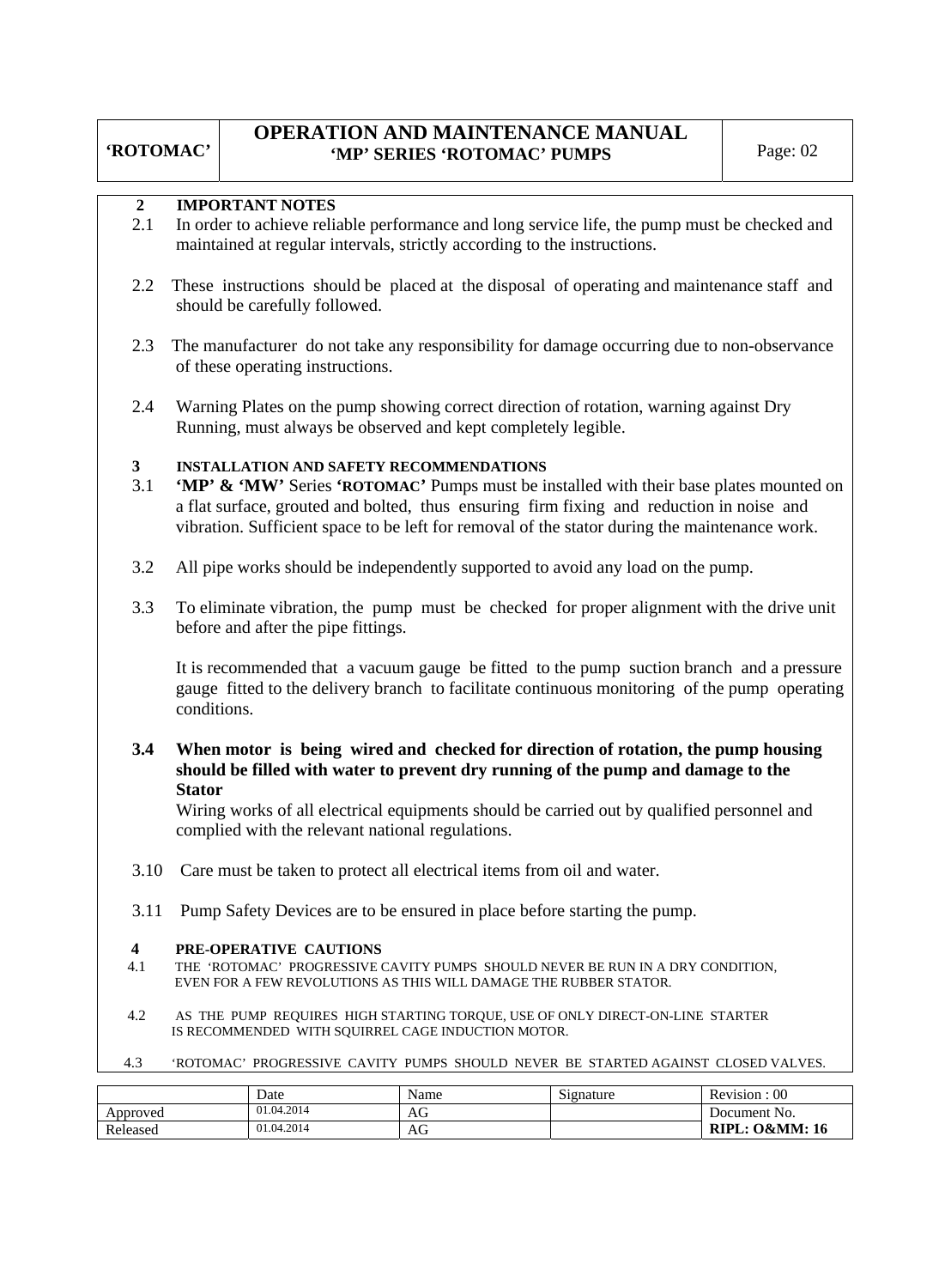## **OPERATION AND MAINTENANCE MANUAL 'MP' SERIES 'ROTOMAC' PUMPS** Page: 03

#### **5. START**-**UP AND ROTATION**

- 5.1 The Pump Housing / Bucket (02) must be filled with the relevant pumping media before starting. In case of high viscosity media, fill with a liquid. This initial filling is not for priming purpose; but to provide the necessary lubrication to the rubber stator until the pump primes itself.
- 5.2 When the pump is stopped, sufficient product is trapped in, to provide lubrication for the next starting, but if the pump is lying idle or it has been dismantled for servicing / relocation, the pump must be filled with relevant product and given a few turns by hand before starting.
- 5.3 **'MP' & 'MW' Series 'ROTOMAC'** Pumps are normally arranged for counterclockwise rotation (viewing from the driving end) which results in the flange nearer to the driving end, being the suction. Pumps fitted with direction dependent seals should never be run in the opposite direction of the rotation arrow. In case where necessary, it is advisable to contact the Factory, to run the pump in the reverse direction so as to bring the delivery at the driving end.
- 5.4 Open the valves before starting the pump. Never run the pump against a closed outlet or inlet valve!
- 5.1 As the pump is having Mechanical Seal shaft sealing arrangement, there is zero leakage of the liquid from the shaft.

#### **6. GENERAL INFORMATION**

#### 6.2 **YOKE SHAFT:**

 Yoke Shaft is manufactured as one solid piece with yoke heads, to carry the Universal Joint, which ensures a true concentric motion and does not disturb the gland packing/mechanical seal during operation.

#### 6.3 **COUPLING ROD / AUGER CUM COUPLING ROD:**

Extra long Coupling Rod / Auger cum Coupling Rod, connecting Yoke Shaft to the Rotor, minimize the wear and tear of the universal joints and increase the life of the pumps.

|          | Date       | Name | Signature | Revision : 00             |
|----------|------------|------|-----------|---------------------------|
| Approved | 01.04.2014 | AG   |           | Document No.              |
| Released | 01.04.2014 | AG   |           | <b>RIPL: O&amp;MM: 16</b> |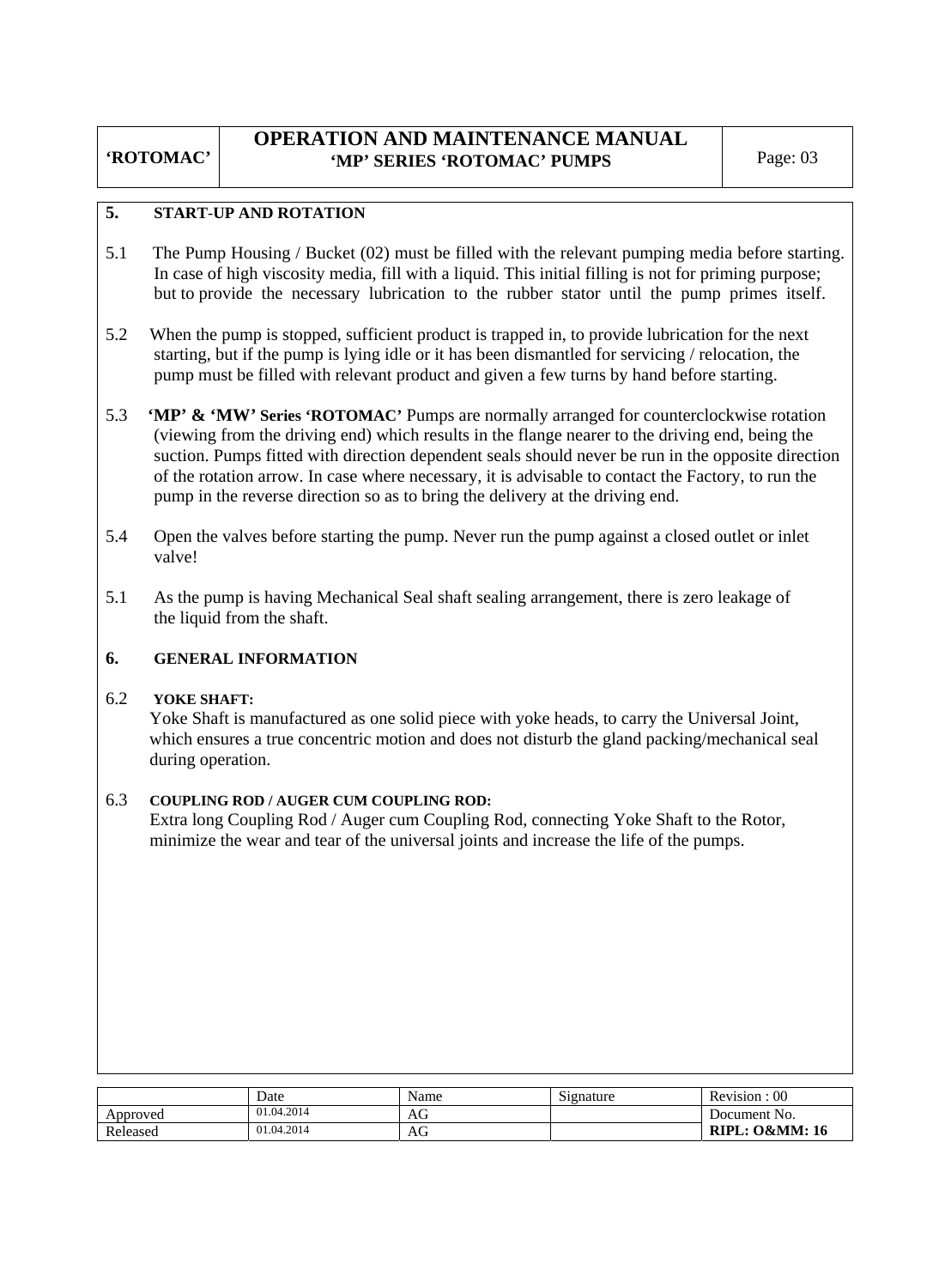## **OPERATION AND MAINTENANCE MANUAL**  'MP' & 'MW' SERIES 'ROTOMAC' PUMPS Page: 04

**7. DISMANTLING:** To dismantle and carry out required servicing of the pump, please follow the procedure as detailed below:

- 7.1 Unscrew and remove the Dome Nuts & Sp. Washers (20 & 22) of the Tie Rod (19) and remove the End Cover (03).
- 7.2 Hold the Yoke Shaft (08) unscrew the Bonded Stator (12) from the Rotor (13). If the stator offers some resistance, pour a little water through the opening to ease out this stiffness. Remove the Stator (12) from the Pump Housing / Bucket (02) and draw out the Pump Housing / Bucket (02) from the rotating assembly.
- 7.3 Remove the O-Ring (11) from the Rotor head and knock out the Coupling Rod Pin (10). Remove the Rotor (13). Remove the O-Ring (11) from the Yoke Shaft head (08) and knock out the Coupling Rod Pin (10). Remove the Coupling Rod /Auger cum Coupling Rod (09).
- 7.4 Remove the 'O' Ring for Pin Retainer Sleeve (17) from the far end groove of the Coupler (14) and slide the Pin Retainer Sleeve (17) towards the drive end. Knock out the Coupler Pin (15) retaining the Yoke Shaft (08) and remove the Yoke Shaft (08).
- 7.5 Remove the Seal Clamping Plate (05), Mechanical Seal (06) & the Seal Washer (07) (where applicable) from the Yoke Shaft (08).
- 7.6 Remove the O-Ring (11) Body groove.
- 7.7 Remove the 'O' Ring for Pin Retainer Sleeve (17) from the other end groove of the Coupler (14) and slide the Pin Retainer Sleeve (17) towards the pump end. Knock out the Coupler Pin (15) retaining the Prime Mover Shaft (23) and remove the Prime Mover (23) from the Body (01) and Base Plate by unscrewing the 4 Hex. Head Bolts & Sp. Washers (21 & 22). Remove the Coupler (41), Pin Retainer Sleeve (16) and the O-Rings (11) from the Body (01).
- 7.8 Unscrew the Tie Rods (19) from the Body (01)

|          | Date       | Name | Signature | $\cdot$ 00<br>Revision :  |
|----------|------------|------|-----------|---------------------------|
| Approved | 01.04.2014 | AG   |           | Document No.              |
| Released | 01.04.2014 | AG   |           | <b>RIPL: O&amp;MM: 16</b> |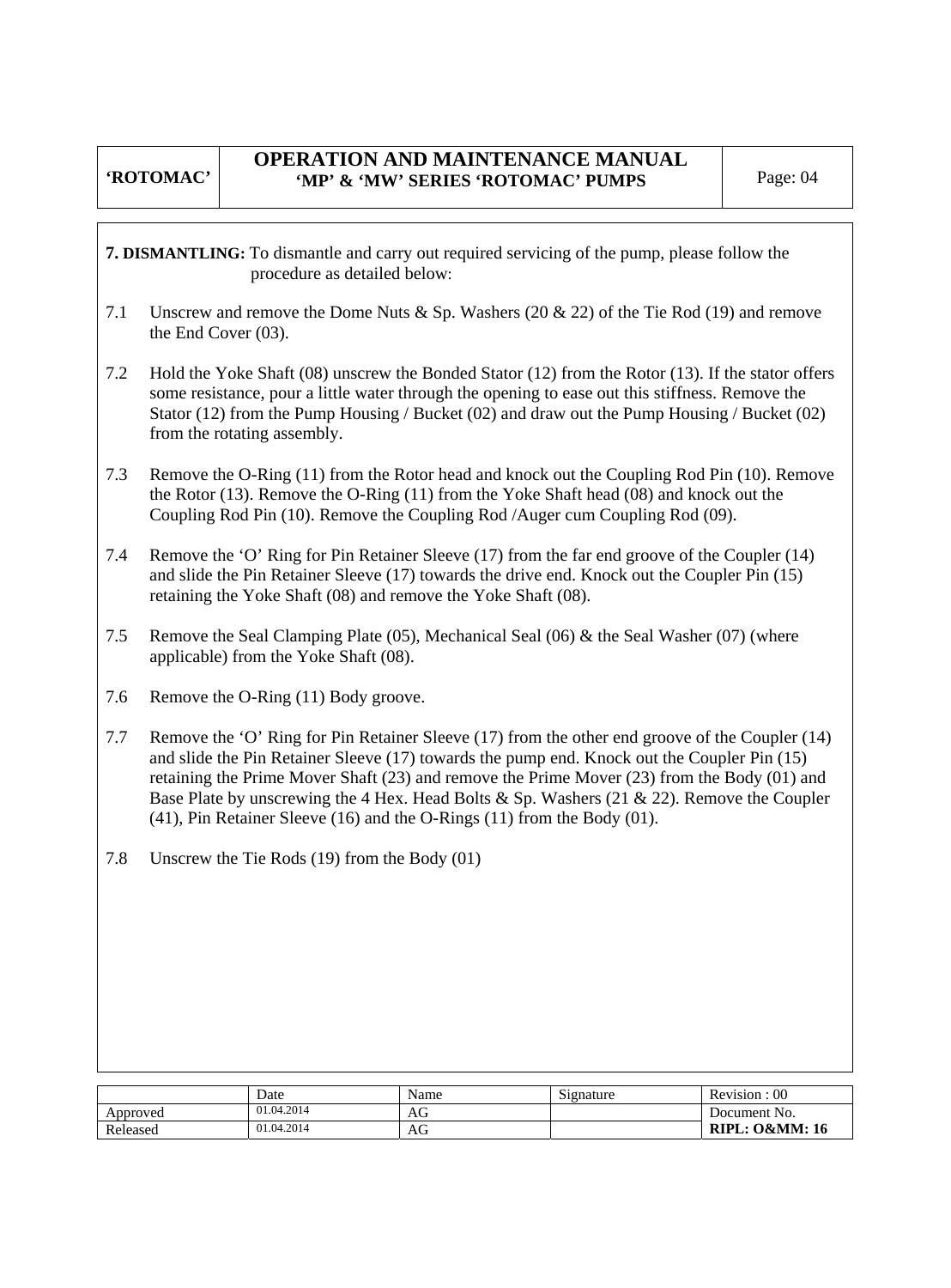## **OPERATION AND MAINTENANCE MANUAL**  'MP' & 'MW' SERIES 'ROTOMAC' PUMPS Page: 05

- **8. REASSEMBLY:** To reassemble the pump, please follow the procedure as detailed below:
- 8.1 Screw and tighten the Tie Rods (19) to the Body (01) .
- 8.2 Mount the Prime Mover (23) to the Body (01). As the Prime Mover shaft is inserted through hole in the Body (01), slide one of the 'O' Ring for Pin Retainer Sleeve (17) over the Prime Mover shaft. Insert the Prime Mover shaft into the Coupler (14) with the Pin Retainer Sleeve (16) and the other O-Ring (17) mounted on the Coupler (14). Tighten the Prime Mover (23) with the Base Plate to the Body (01) with the 4 Hex. Head Bolts & Sp. Washers (21 & 22)
- 8.3 Slide the Pin Retainer Sleeve and match the holes of the Coupler and Prime Mover shaft and insert the Coupler Pin (15). Slide the Pin Retainer Sleeve to retain the Pin.
- 8.4 Take the Yoke Shaft (08). Slide the Seal Washer (07) (where applicable)on the Yoke shaft (08) so as to rest the same to the Yoke Shaft (08) head collar. Slide the Dynamic Mechanical Seal (06) over the Yoke shaft (08) seal face facing the end of the Yoke Shaft (08). Slide the Seal Clamping Plate (05) with the Static Seal face facing the dynamic seal and rest. While assembling the seal on the shaft, apply some glycerine to the shaft.
- 8.5 Place the O-Ring for Pump Housing / Bucket (04) in the Body (01) groove. Insert the Yoke Shaft into the Coupler (14). Match the Holes of the Coupler (14) and the Yoke Shaft (08) and insert the Coupling Rod Pin for Coupler (15). Slide the Pin Retainer Sleeve (16) and mount the O-Rings (17) in their grooves on the Coupler (14)
- 8.6 Take the Coupling Rod/Auger cum Coupling Rod (09) and insert one end into the Yoke Shaft (08). Align the holes and insert the Coupling Rod Pin (10) and place the O-Ring for Coupling Rod Pin (11) in its groove on the Yoke Shaft's head to retain the Coupling Rod Pin (10). Place another O-Ring for Coupling Rod (11) onto the Coupling Rod/Auger cum Coupling Rod (09).
- 8.7 Take the Rotor (13) and insert the other end of the Coupling Rod/Auger cum Coupling Rod (09) into the head of the Rotor (13). Align the holes and insert the Coupling Rod Pin (10) and place the O-Ring for Coupling Rod Pin (11) in its groove on the Rotor's head (13) to retain the Coupling Rod Pin (10).
- 8.8 Screw in and tighten the Filling & Drain Plugs (18&24) in their holes. Slide the Pump Housing / Bucket (02) over the rotating assembly and let that rest on the face of the Body (01) on the O-Ring for Pump Housing / Bucket (02). Hold the coupler assembly and screw in the Bonded Stator (12) on the Rotor (13) and the let the Bonded Stator (12) rests in the seat provided in front of the Pump Housing / Bucket (02).
- 8.9 Mount the End Cover (03) through the Tie Rods (19) and let the End Cover (03) seat rests on the Bonded Stator (12). Tighten the Dome Nuts (20) to the required tightness keeping the Pump Housing (02) seated properly on the face of the Body (01) over the O-Ring for Pump Housing / Bucket (02) and the Bonded Stator (12) straight. The Pump Assembly is complete for connection of pipe lines.

|          | Date       | Name         | $\tilde{\phantom{a}}$<br>Signature | $00\,$<br>Revision:       |
|----------|------------|--------------|------------------------------------|---------------------------|
| Approved | 01.04.2003 | $\sim$<br>AG |                                    | Document No.              |
| Released | 06.04.2003 | <b>RPG</b>   |                                    | <b>RIPL: O&amp;MM: 16</b> |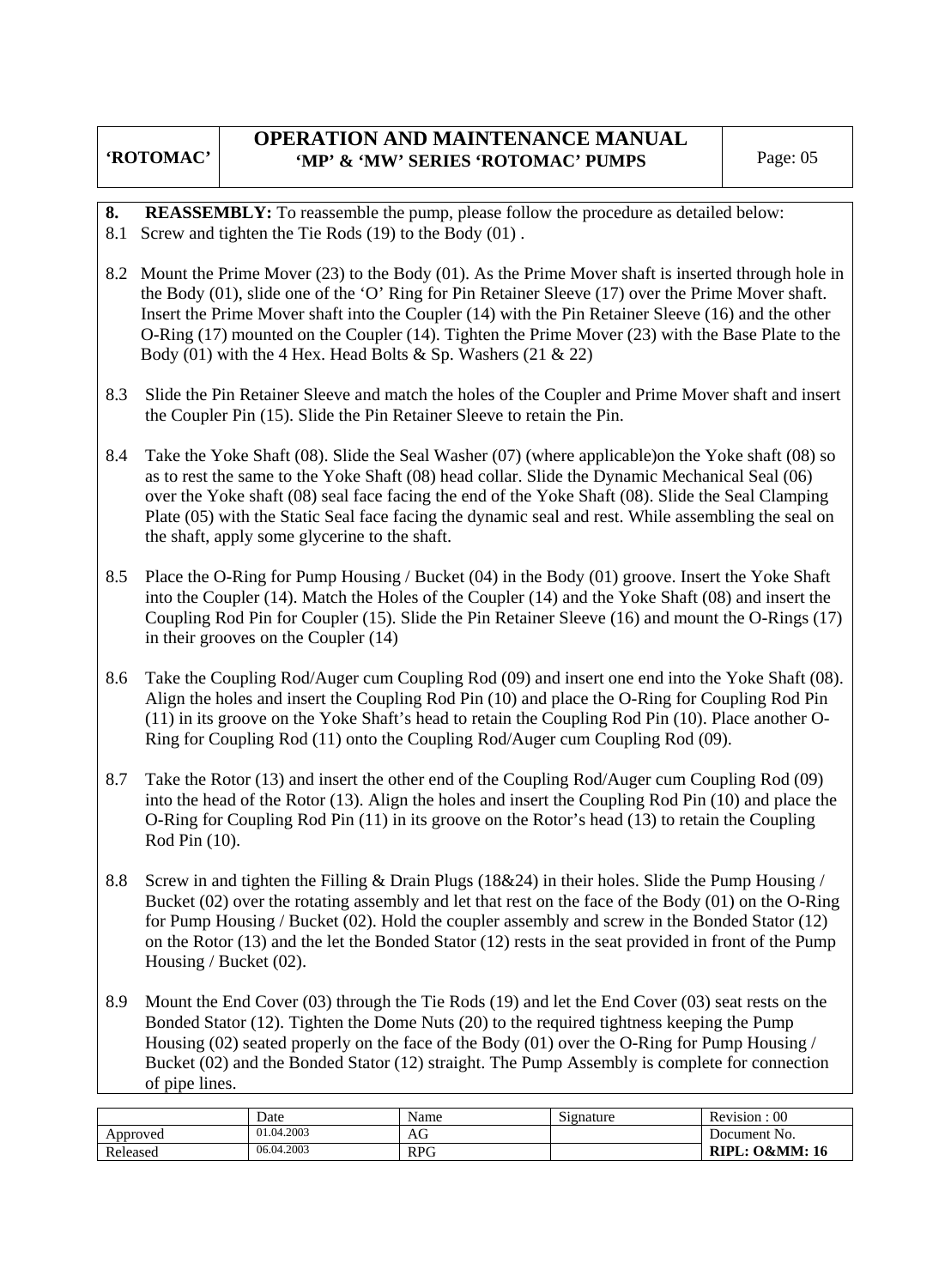## **OPERATION AND MAINTENANCE MANUAL**  'MP' & 'MW' SERIES 'ROTOMAC' PUMPS Page: 06

## **9. MECHANICAL SEAL**

- 9.1 Mechanical Seal (06) is fitted over the Yoke Shaft (08) and the static seal ring ( lapped face facing forward ) in the recess of the Seal Clamping Plate(05).
- 9.2 Mechanical seal gives a perfect leak-proof joint. The seals are pre-loaded and assembled to give maximum efficiency. Care should be taken not to drop or scratch the lapped faces as this will render them incapable of forming a perfect seal.
- 9.3 Quenching and flushing plans are not available with this series of pumps.
- 9.4 **REMOVAL & FITTING OF MECHANICAL SEALS:** Removal of the Mechanical Seal from the Yoke Shaft is explained in 7.4 & 7.5 and the assembly of the same is as per 8.4.
- 9.5 Care is to be exercised for cleanliness and avoiding of foreign bodies in between the seal faces sliding surfaces. While assembling the seal on the shaft, apply some glycerine to the Yoke Shaft.

|          | Date       | Name | Signature | Revision : 00             |
|----------|------------|------|-----------|---------------------------|
| Approved | 01.04.2014 | AG   |           | Document No.              |
| Released | 01.04.2014 | AG   |           | <b>RIPL: O&amp;MM: 16</b> |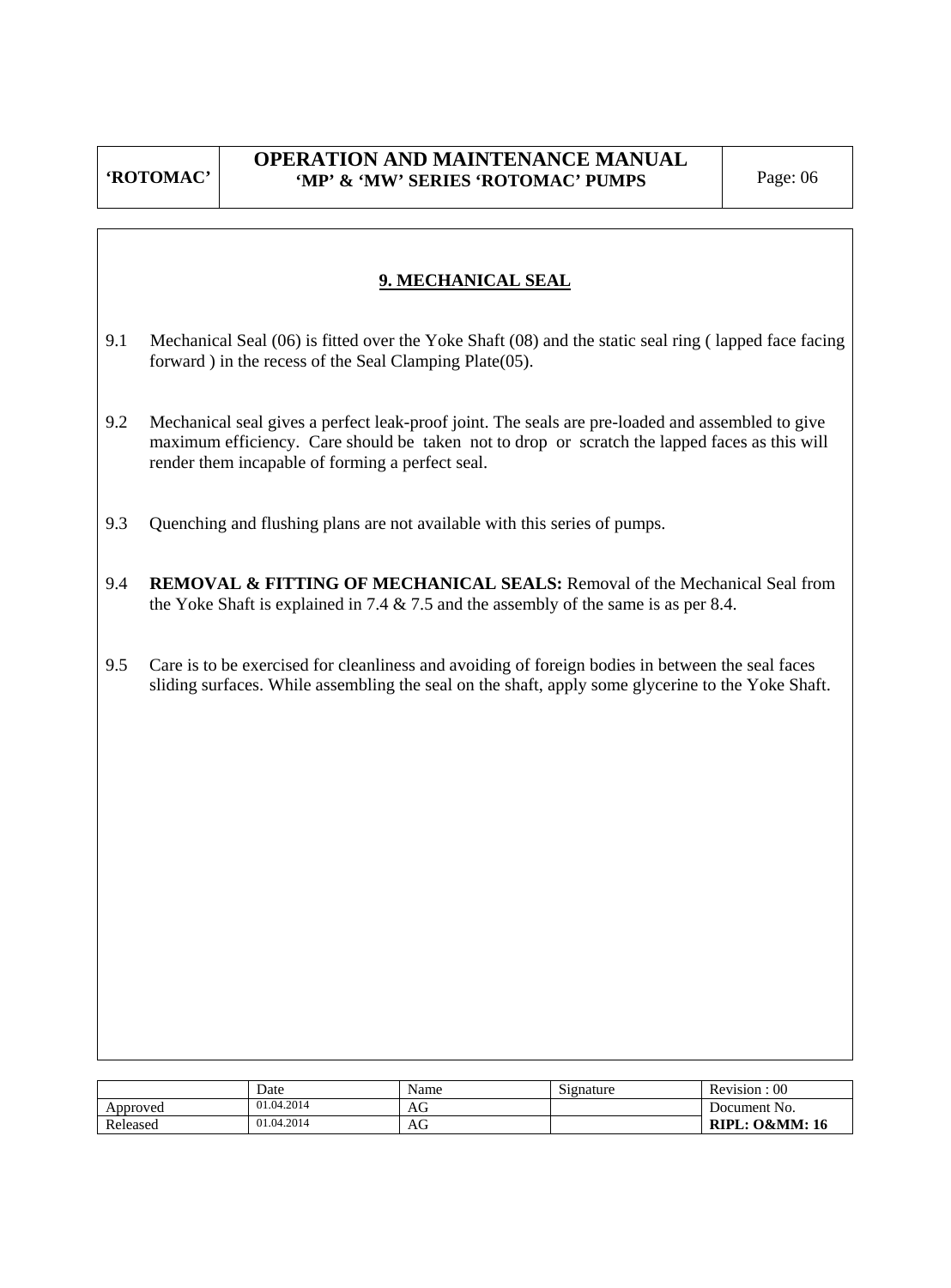| 'ROTOMAC'                                                                                                                                       | <b>OPERATION AND MAINTENANCE MANUAL</b><br>'MP' & 'MW' SERIES 'ROTOMAC' PUMPS                                                                                                                                                                                                                                                                                                | Page: 07 |  |  |  |  |  |  |  |  |
|-------------------------------------------------------------------------------------------------------------------------------------------------|------------------------------------------------------------------------------------------------------------------------------------------------------------------------------------------------------------------------------------------------------------------------------------------------------------------------------------------------------------------------------|----------|--|--|--|--|--|--|--|--|
|                                                                                                                                                 | 10. MAINTENANCE AND SERVICE                                                                                                                                                                                                                                                                                                                                                  |          |  |  |  |  |  |  |  |  |
| intervals:                                                                                                                                      | Due to a simple assembly design of the Progressive Cavity Pumps, they need a little attention and<br>replacements but as per the Maintenance $\&$ Service practice, the following are attended at regular                                                                                                                                                                    |          |  |  |  |  |  |  |  |  |
| <b>Cleaning:</b>                                                                                                                                | The pump should be regularly rinsed or cleaned where sedimentation deposits of<br>medium is likely.                                                                                                                                                                                                                                                                          |          |  |  |  |  |  |  |  |  |
| <b>Temporary</b><br>Shutdown:                                                                                                                   | If the pump is stopped temporarily for some time, the pump should be rinsed /cleaned<br>if the medium tends to solidify/harden and glue up the Mechanical Seal.                                                                                                                                                                                                              |          |  |  |  |  |  |  |  |  |
| <b>Stator:</b>                                                                                                                                  | When the pump is stopped for a long period, the elastomer along the contact line<br>between the rotor and stator may become permanently distorted and this will increase<br>the breakaway torque. It is advised to remove the stator from the pump and the same is<br>stored in air-tight package in a cool/dry place away from light.                                       |          |  |  |  |  |  |  |  |  |
| This case applies to Standby Pumps as well and they are to be operated from time to<br>time otherwise the pump may seize when being started up. |                                                                                                                                                                                                                                                                                                                                                                              |          |  |  |  |  |  |  |  |  |
| Rotor:                                                                                                                                          | When stored for a long period, support on wooden blocks and cover to protect from<br>damage.                                                                                                                                                                                                                                                                                 |          |  |  |  |  |  |  |  |  |
| Pins:                                                                                                                                           | <b>Coupling Rod</b> Check the Coupling Rod Pins for Coupling Rod./ Auger cum Coupling Rod and the<br>Coupler from time to time for wear& tear and replace if necessary.                                                                                                                                                                                                      |          |  |  |  |  |  |  |  |  |
| Lubrication                                                                                                                                     | MP & MW series 'Rotomac' Pump yoke Shafts (08) are directly mounted on to the<br>Prime Mover Shafts eliminating the bearings to support the Yoke Shafts (08) and a<br>such, the bearings of the Prime Mover shall be lubricated with grease during the service<br>of the same. Also, if the Prime Mover is a Geared Motor oil level should be maintained<br>in the Gear Box. |          |  |  |  |  |  |  |  |  |
|                                                                                                                                                 |                                                                                                                                                                                                                                                                                                                                                                              |          |  |  |  |  |  |  |  |  |
|                                                                                                                                                 |                                                                                                                                                                                                                                                                                                                                                                              |          |  |  |  |  |  |  |  |  |
|                                                                                                                                                 |                                                                                                                                                                                                                                                                                                                                                                              |          |  |  |  |  |  |  |  |  |
|                                                                                                                                                 |                                                                                                                                                                                                                                                                                                                                                                              |          |  |  |  |  |  |  |  |  |

|          | Date       | Name | Signature | $00\,$<br>T.<br>Revision     |
|----------|------------|------|-----------|------------------------------|
| Approved | 01.04.2014 | AG   |           | Document No.                 |
| Released | 01.04.2014 | AU   |           | '.: O&MM: 16<br><b>RIPL:</b> |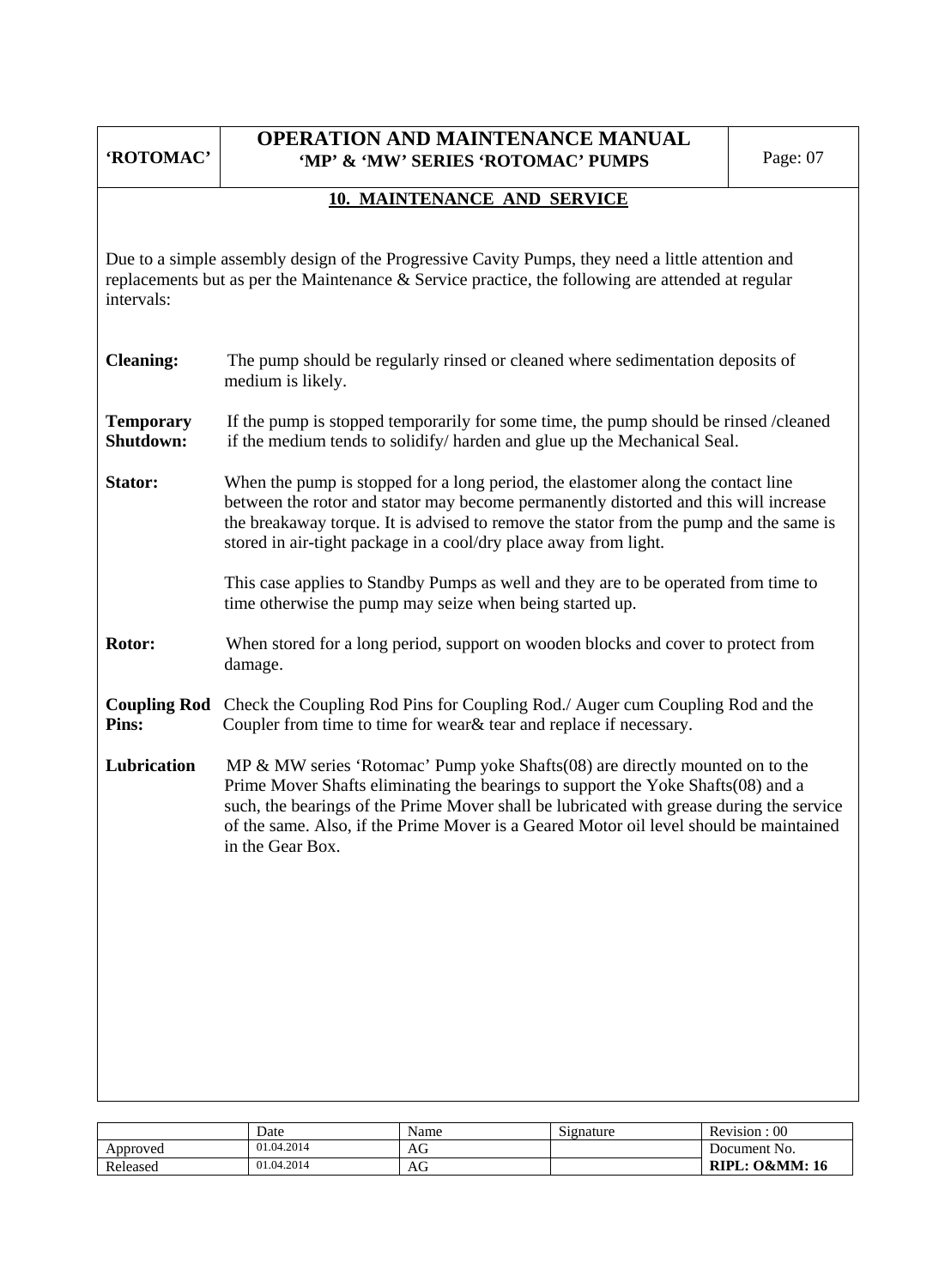**ROTOMAC** 

## OPERATION AND MAINTENANCE MANUAL 'MP / MW-SERIES' ROTOMAC PUMPS

PAGE

08

# 11. FAULT FINDING & REMEDYING

### **Possible Problems**

|                                |                               |                                 |                         |                               |                            |                   |                       |                                   |                                  |                           |                           |                                   |                   |                         |                   |                      | The ROTOMAC pump is a well established                                        |
|--------------------------------|-------------------------------|---------------------------------|-------------------------|-------------------------------|----------------------------|-------------------|-----------------------|-----------------------------------|----------------------------------|---------------------------|---------------------------|-----------------------------------|-------------------|-------------------------|-------------------|----------------------|-------------------------------------------------------------------------------|
|                                |                               |                                 |                         |                               |                            |                   |                       |                                   |                                  |                           |                           |                                   |                   |                         |                   |                      | product which was thoroughly tested before                                    |
|                                |                               |                                 |                         |                               |                            |                   |                       |                                   |                                  |                           |                           |                                   |                   |                         |                   |                      |                                                                               |
|                                |                               |                                 |                         |                               |                            |                   |                       |                                   |                                  |                           |                           |                                   |                   |                         |                   |                      | leaving the factory. If you use the pump in                                   |
|                                |                               |                                 |                         |                               |                            |                   |                       |                                   |                                  |                           |                           |                                   |                   |                         |                   |                      | keeping with your Order specification and                                     |
|                                |                               |                                 |                         |                               |                            |                   |                       |                                   |                                  |                           |                           |                                   |                   |                         |                   |                      | treat it in accordance with our operating                                     |
|                                |                               |                                 |                         |                               |                            |                   |                       |                                   |                                  |                           |                           |                                   |                   |                         |                   |                      | and Maintenance Instructions, it will run                                     |
|                                |                               |                                 |                         |                               |                            |                   |                       |                                   |                                  |                           |                           |                                   |                   |                         |                   |                      | satisfactorily for a long period of time.                                     |
|                                |                               |                                 |                         |                               |                            |                   |                       |                                   |                                  |                           |                           |                                   |                   |                         |                   |                      |                                                                               |
| The pump is no longer starting | The pump is no longer sucking | The pumped medium is too little | The pressure is too low | The pumped medium is unstable | The pump is running loudly | The pump is stuck | The drive is overload | The stator life time is too short | The rotor life time is too short | The shaft seal is leaking | Failure to deliver liquid | Pump looses liquid after starting | Vibration         | Stuffing box over-heats | Bearing over-heat | Bearing wear rapidly |                                                                               |
|                                |                               |                                 |                         |                               |                            |                   |                       |                                   |                                  |                           |                           |                                   |                   |                         |                   |                      | <b>Possible Causes</b><br>(Remedy overleaf)                                   |
| $\overline{\ast}$              |                               |                                 |                         |                               |                            |                   | $\ast$                |                                   |                                  |                           |                           |                                   |                   |                         |                   |                      | In new pumps or stators : the static friction is too great.                   |
| $\ast$                         |                               |                                 | **                      |                               |                            |                   | $\ast$                |                                   |                                  |                           |                           |                                   |                   |                         |                   |                      | The pump electrical equipment is not compatible with the electrical supply.   |
|                                |                               | $\ast$                          |                         |                               |                            |                   |                       | ***                               |                                  |                           |                           |                                   |                   |                         |                   |                      | The pressure is too high.                                                     |
| ∗                              |                               |                                 |                         |                               |                            |                   | $**$                  |                                   |                                  |                           |                           |                                   |                   |                         |                   |                      | There are foreign bodies in the pump.                                         |
| $\ast$                         |                               |                                 |                         |                               |                            |                   |                       | ****                              |                                  |                           |                           |                                   |                   |                         |                   |                      | The temperarture of the liquid medium is too high, the stator is too ductile. |
| $\ast$                         |                               |                                 |                         |                               |                            |                   |                       | ***                               |                                  |                           |                           |                                   |                   |                         |                   |                      | The stator has swollen, the elastomer is not compatible with the medium.      |
| $\ast$                         |                               |                                 |                         |                               |                            |                   |                       | ***                               |                                  |                           |                           |                                   |                   |                         |                   |                      | The solids content of the medium is too high and leads to blockages.          |
| $\overline{\ast}$              |                               |                                 |                         |                               |                            |                   |                       |                                   |                                  | *****                     |                           |                                   |                   |                         |                   |                      | The liquid medium sediments or hardens when left to stand.                    |
|                                |                               |                                 | ***                     |                               |                            |                   |                       |                                   |                                  |                           |                           | ***                               |                   |                         |                   |                      | There is air or vapour in the suction pipe.                                   |
|                                |                               |                                 |                         | ****                          |                            |                   |                       |                                   |                                  |                           |                           | $* *$                             |                   |                         |                   |                      | The suction pipe is leaking.                                                  |
|                                |                               |                                 |                         | ****                          |                            |                   |                       |                                   |                                  |                           |                           | $**$                              |                   |                         |                   |                      | The shaft seal is leaking.                                                    |
|                                |                               |                                 | $**$                    |                               |                            |                   |                       |                                   |                                  |                           | $\ast$                    |                                   |                   |                         |                   |                      | The rpm is too low.                                                           |
|                                |                               |                                 | ***                     |                               |                            |                   |                       |                                   |                                  |                           | $\ast$                    |                                   |                   |                         |                   |                      | With reduced diameter rotor : operating temperature has not been reached.     |
|                                |                               |                                 |                         | ****                          |                            |                   |                       |                                   | $**$                             |                           |                           |                                   | ∗                 |                         |                   |                      | The suction is too great or pressure too low (cavitation).                    |
|                                |                               |                                 | $**$                    |                               |                            |                   |                       | ****                              |                                  |                           |                           |                                   | $\ast$            |                         |                   |                      | The pump is running dry.                                                      |
|                                |                               |                                 | ***                     |                               | $\ast$                     |                   |                       |                                   |                                  |                           | ∗                         |                                   | $\overline{\ast}$ |                         |                   |                      | The stator is worn out, or temperature of liquid is too low.                  |
|                                |                               |                                 | ***                     |                               | $\ast$                     |                   |                       |                                   | $**$                             |                           | $\ast$                    |                                   | $\ast$            |                         |                   |                      | The stator material is brittle.                                               |
|                                |                               |                                 | ***                     |                               | $\ast$                     |                   |                       | $\ast$                            |                                  |                           | $\ast$                    |                                   | $\ast$            |                         |                   |                      | The rotor is worn out.                                                        |
|                                |                               |                                 |                         |                               | $\ast$                     |                   |                       |                                   |                                  |                           |                           |                                   | $\ast$            |                         |                   |                      | The joints are worn out.                                                      |
|                                |                               |                                 |                         |                               | $\ast$                     |                   |                       |                                   |                                  |                           |                           |                                   | $\ast$            |                         |                   | **                   | The pump and drive are not axially aligned.                                   |
|                                |                               |                                 |                         |                               | $\overline{\ast}$          |                   |                       |                                   |                                  |                           |                           |                                   | $\ast$            |                         |                   |                      | The elastic element of the coupling is worn out.                              |
|                                |                               |                                 |                         |                               | ∗                          |                   |                       |                                   |                                  | ∗                         |                           |                                   | ∗                 |                         | ∗                 |                      | The bearings are destroyed.                                                   |
|                                |                               |                                 |                         |                               |                            |                   | $\ast$                |                                   |                                  |                           |                           |                                   |                   |                         |                   | $ \ast $             | The rpm is too high.                                                          |
|                                |                               |                                 |                         |                               |                            |                   | $\overline{\ast}$     |                                   |                                  |                           |                           |                                   |                   |                         |                   |                      | The viscosity is too high.                                                    |
|                                |                               |                                 |                         |                               |                            |                   | $\ast$                |                                   |                                  |                           |                           |                                   |                   |                         |                   |                      | The specific weight of the medium is too high.                                |
|                                |                               |                                 |                         |                               |                            |                   | $\ast$                |                                   |                                  | ∗                         |                           |                                   |                   | ∗                       |                   |                      | The stuffing box is incorrectly tightened.                                    |
|                                |                               |                                 |                         |                               |                            |                   |                       |                                   |                                  | $\ast$                    |                           |                                   |                   |                         |                   |                      | The packing is not suited to the liquid medium.                               |
|                                | $\ast$                        |                                 |                         |                               |                            |                   |                       |                                   |                                  |                           | **                        |                                   |                   |                         |                   |                      | Mechanical seal : rotation is incorrect.                                      |
|                                |                               |                                 |                         |                               |                            |                   |                       |                                   |                                  | $\ast$                    |                           |                                   |                   |                         |                   |                      | Mechanical seal : mechanical seal and mating ring have failed.                |
|                                |                               |                                 |                         |                               |                            |                   |                       |                                   |                                  | $\ast$                    |                           |                                   |                   |                         |                   |                      | Mechanical seal : elastomers damaged, swollen or brittle.                     |
|                                |                               |                                 |                         |                               |                            |                   |                       |                                   |                                  |                           |                           | ***                               |                   |                         |                   |                      | NPSH available, too low.                                                      |
|                                |                               |                                 |                         |                               |                            |                   |                       |                                   |                                  |                           |                           |                                   |                   |                         |                   | **                   | Insufficient lubrication of bearings.                                         |
|                                |                               |                                 |                         |                               |                            |                   |                       |                                   |                                  |                           |                           |                                   | ∗                 |                         |                   | $\ast$               | Excessive tension of the drive belts.                                         |
|                                |                               |                                 |                         |                               |                            |                   |                       |                                   |                                  |                           | Date                      |                                   |                   |                         |                   |                      | Name<br>Revision: 00                                                          |
|                                |                               |                                 |                         |                               |                            |                   |                       |                                   |                                  | 01/04/2014                |                           |                                   |                   |                         |                   |                      | Signature<br>A.G.<br>Document No.:                                            |
|                                |                               |                                 |                         | Approved<br>Released          |                            |                   |                       |                                   |                                  | 01/04/2014                |                           |                                   |                   |                         |                   |                      | RIPL:O & MM:16<br>A.G.                                                        |
|                                |                               |                                 |                         |                               |                            |                   |                       |                                   |                                  |                           |                           |                                   |                   |                         |                   |                      |                                                                               |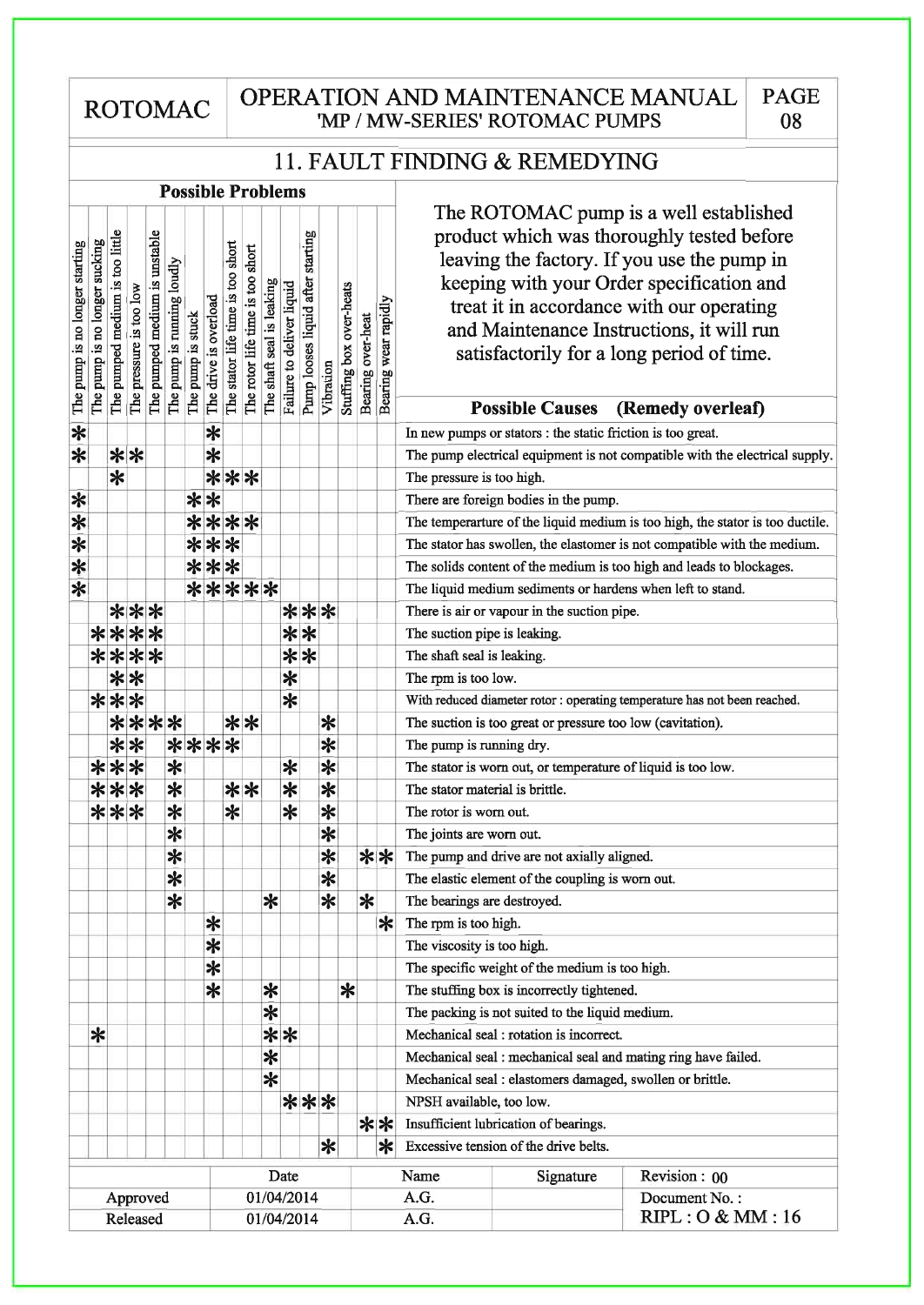| <b>ROTOMAC</b>                              | <b>OPERATION AND MAINTENANCE MANUAL</b><br>'MP / MW-SERIES' ROTOMAC PUMPS                                                        | <b>PAGE</b><br>09 |
|---------------------------------------------|----------------------------------------------------------------------------------------------------------------------------------|-------------------|
|                                             | 11. FAULT FINDING & REMEDYING                                                                                                    |                   |
|                                             |                                                                                                                                  |                   |
|                                             |                                                                                                                                  |                   |
|                                             |                                                                                                                                  |                   |
|                                             |                                                                                                                                  |                   |
|                                             |                                                                                                                                  |                   |
|                                             |                                                                                                                                  |                   |
|                                             |                                                                                                                                  |                   |
|                                             |                                                                                                                                  |                   |
|                                             |                                                                                                                                  |                   |
|                                             | <b>Remedy</b>                                                                                                                    |                   |
|                                             | Fill the pump up, then pump through manually using a suitable appliance; if necessary use glycerine as lubricant in the stator.  |                   |
|                                             | Check order information. Examine electrical installation (possibly 2 phase operation).                                           |                   |
|                                             | Measure the pressure with a manometer and check against order details. Reduce the pressure or change the drive.                  |                   |
|                                             | Remove foreign bodies and eliminate possible damage.                                                                             |                   |
|                                             | If the liquid medium temperature cannot be lowered, use a reduced diameter rotor.                                                |                   |
|                                             | Check whether the liquid medium agrees with the order requirements. Possibly change stator material.                             |                   |
| Increase the liqud part of the medium.      |                                                                                                                                  |                   |
|                                             | Clean the pump and rinse through after each run.                                                                                 |                   |
|                                             | Increase the suction liquid level, prevent turbulance and air bubble at the inlet.                                               |                   |
| Check seal and tighten pipe connections.    |                                                                                                                                  |                   |
|                                             | Stuffing box : tighten or renew. Mechanical seal : renew seals, eliminate solid deposits.                                        |                   |
|                                             | In the case of adjustable drives : increase the rpm. If necessary change the drive.                                              |                   |
|                                             | Warm up the pump (stator) to operating temperature first of all.                                                                 |                   |
|                                             | Decrease suction resistance, lower the temperature of the liquid medium, install the pump at a lower location.                   |                   |
|                                             | Fill up the pump, provide for dry running protection, move the pipes.                                                            |                   |
|                                             | Replace with a new stator or ensure correct liquid temperature.                                                                  |                   |
|                                             | Fit a new stator. Check the liquid medium agrees with order details; if necessary change the stator material.                    |                   |
|                                             | Change rotor, establish the cause. Wear and tear, corrosion, cavitation; if necessary change to a different material or coating. |                   |
|                                             | Replace relevant parts, carefully reseal and lubricate.                                                                          |                   |
| Re-align the unit.                          |                                                                                                                                  |                   |
| Use a new connection and re-align the pump. |                                                                                                                                  |                   |
|                                             | Replace bearing, lubricate, reseal. At higher temperatures observe the lubricant and the bearing.                                |                   |
|                                             | In the case of adjustable drives : lower the rpm.                                                                                |                   |
|                                             | Measure the viscosity and compare with order details. If necessary adjust viscosity or change the drive.                         |                   |
|                                             | Measure specific weight and compare with order details. If necessary adjust specific weight or change the drive.                 |                   |
|                                             | Service stuffing box according to page 3 (6.1), if necessary renew worn shaft.                                                   |                   |
|                                             | Replace fitted packing with another packing type.                                                                                |                   |
| Change electrical connection.               |                                                                                                                                  |                   |
| Replace relevant rings with new ones.       |                                                                                                                                  |                   |
|                                             | Replace elastomers. Check whether the liquid medium agrees with order details, if necessary change material.                     |                   |
|                                             | Make necessary arrangement to meet the NPSH(r) of the pump.                                                                      |                   |
|                                             | Inspect and re-grease the bearings sufficiently.                                                                                 |                   |
|                                             | Re-adjust the drive belts tension only to requirement without over tightening.                                                   |                   |
|                                             | <b>Data</b><br>Nome<br>Cionatura<br>Dariation:00                                                                                 |                   |

|          | Date       | Name | Signature | Revision: 00   |  |
|----------|------------|------|-----------|----------------|--|
| Approved | 01/04/2014 | A.G. |           | Document No.:  |  |
| Released | 01/04/2014 | A.G. |           | RIPL:O & MM:16 |  |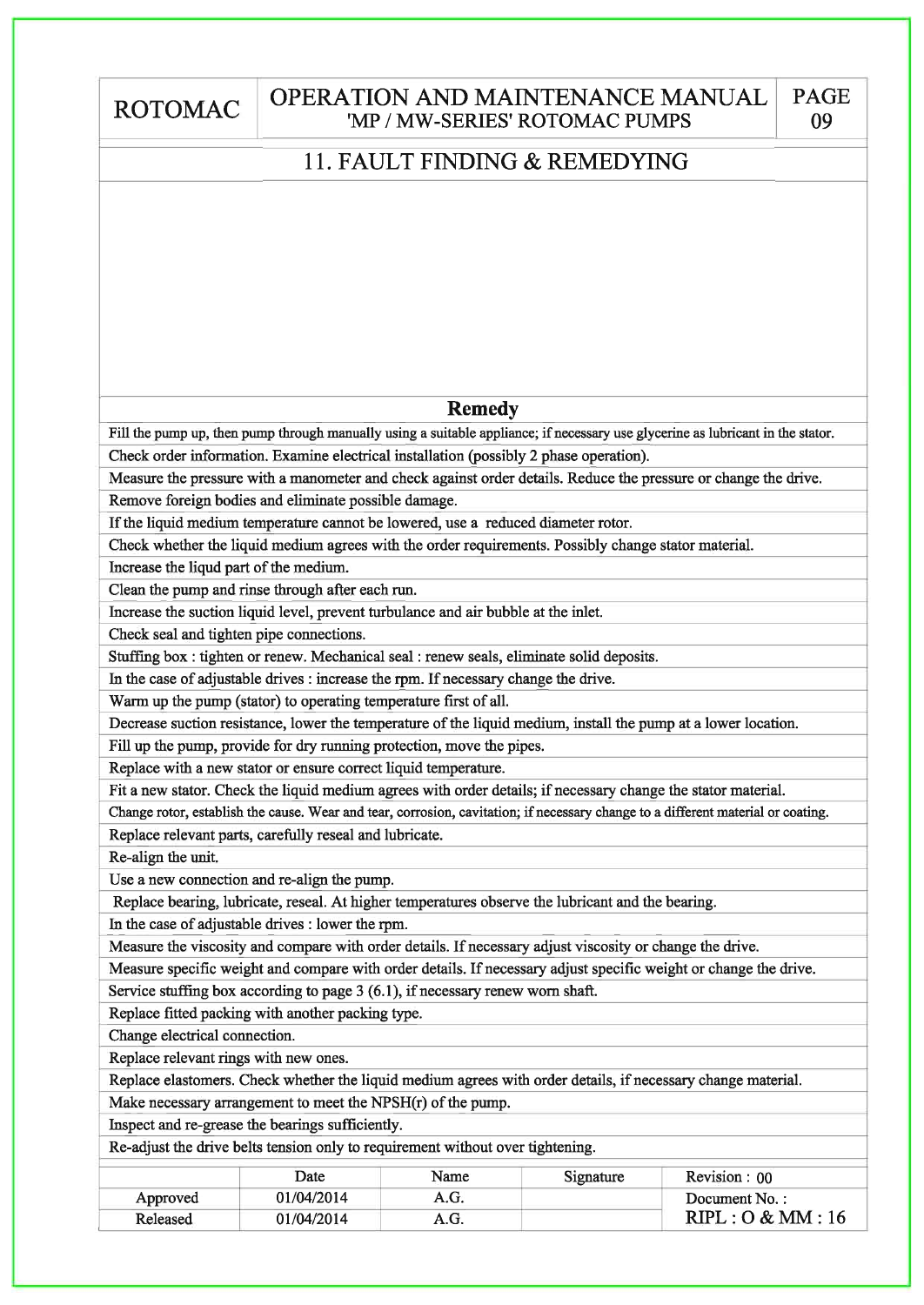